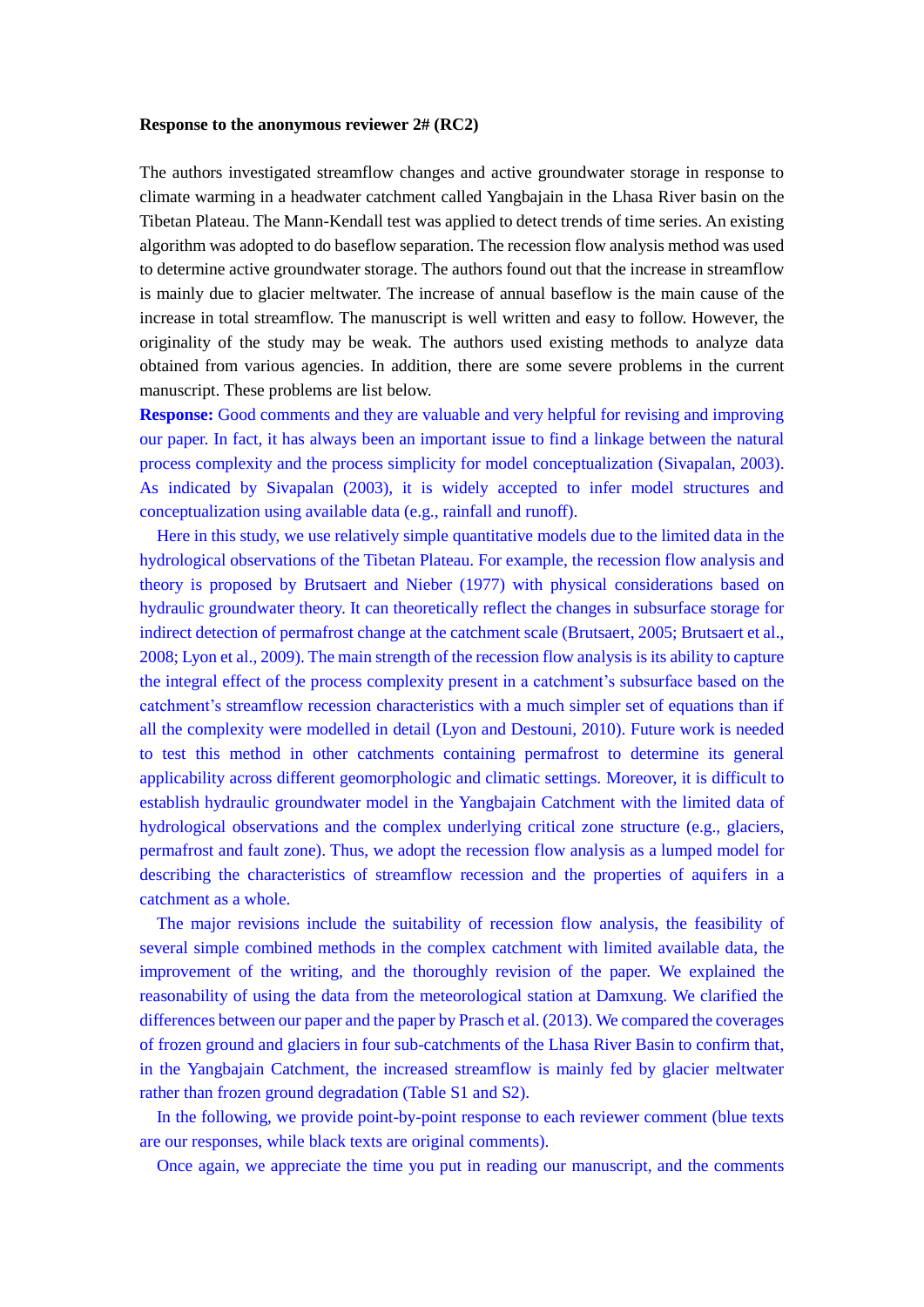were valuable. My co-authors and I hope that we have adequately addressed all the review comments.

## **Major comments:**

1. This study seems like a case study. All methods used are already existed in the literature and the data were obtained from other agencies. In addition, the method of recession flow analysis may not be appropriate in the study area. As a result, the originality of the study may be weak. **Response:** One of the limiting factors in the hydrological study of the TP is the availability of observations (Cuo et al., 2014). Due to the harsh natural environmental conditions, many areas on the TP are not accessible, and in situ field measurement stations are difficult to establish and maintain (Cuo et al., 2015). In the Yangbajain Catchment, the available data are relatively less and the study is relatively weak. We have been conducting field observations, such as air temperatures, soil temperatures at different altitudes and active layer depths, etc. But observation period is too short to support long-term data analysis. So we collect the existing data (climatic factors, discharge, glacier, etc) from national database and other agencies as much as possible and adopt suitable methods to reveal the mechanisms of runoff changes based on the available data.

It has always been an important issue to find a linkage between the natural process complexity and the process simplicity for model conceptualization (Sivapalan, 2003). As indicated by Sivapalan (2003), it is widely accepted to infer model structures and conceptualization using available data (e.g., rainfall and runoff). At local scales, such as mountain slopes or experimental small catchments, "surgical approach" is often adopted to acquire the storage and streamflow data. At larger scales, however, direct observations of permafrost change especially on the TP are difficult to perform and there is a need for indirect detection methods of permafrost change and its effects on runoff response at larger scales (Lyon et al., 2009). The recession flow analysis, can theoretically be used to derive the active groundwater storage volume to reflect frozen ground degradation at the catchment scale (Brutsaert and Nieber, 1977; Brutsaert, 2005; Brutsaert et al., 2008). In addition, the recession flow analysis is more like a lumped method for describing the characteristics of streamflow recession and the properties of aquifers in a catchment as a whole, which is more suitable for larger scales rather than local scales.

The recession flow analysis and theory is proposed by Brutsaert and Nieber (1977) with physical considerations based on hydraulic groundwater theory. Recession flow analysis for forecasting drought flows and investigating the groundwater flow regime in basins has over a century-long history (Hall, 1968; Tallaksen, 1995). It remains one of the few analytical tools for estimating aquifer hydraulic parameters at the field scale and beyond (Rupp and Selker, 2006). The main strength of the recession flow analysis is its ability to capture the integral effect of the process complexity present in a catchment's subsurface on the catchment's streamflow recession characteristics with a much simpler set of equations than if all the complexity were modelled in detail (Lyon and Destouni, 2010). For example, permafrost thawing is a complex and variable process. As such, a few local observations of permafrost and permafrost thawing may not be able to capture accurately the overall catchment-scale changes (Lyon and Destouni, 2010). Recession flow analysis provides an elegant methodology for reflecting catchment-scale permafrost changes over time (Lyon et al., 2009).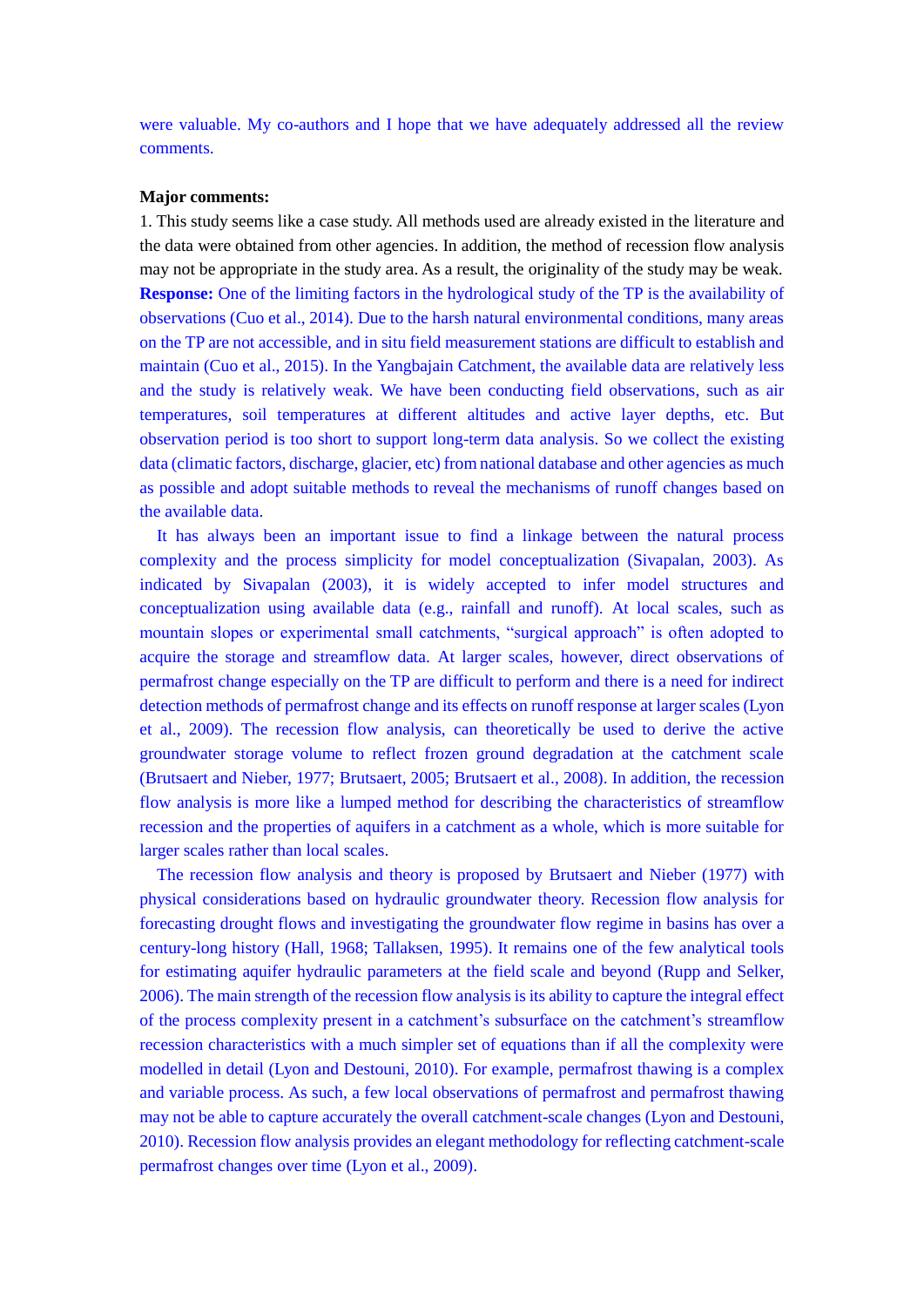Many previous studies show that the recession flow analysis can be appropriated at the catchment scale with widespread permafrost (Lyon et al., 2009; Lyon and Destouni, 2010; Sjöberg et al., 2013; Lin and Yeh., 2017). Lyon et al. (2009) used recession flow analysis based on a long-term streamflow record to estimate permafrost thawing at an average rate of about 0.9 cm/yr during the past 90 years in the sub-arctic Abiskojokken Catchment of northern Sweden. Lyon and Destouni (2010) tested the ability of recession flow analysis to reflect thawing of permafrost at the catchment scale for the well-studied Yukon River Basin covering large portions of Alaska, USA and parts of Canada, which the changes in the recession flow properties detected in the Yukon River Basin agree well with observations of permafrost thawing across central Alaska. Sjöberg et al. (2013) illuminated the potential for recession flow analysis based on hydrologic observations to monitor changes in catchment scale permafrost. Further, it opens the door for research to isolate the mechanisms behind the different trends observed and to gauge their ability to reflect actual permafrost conditions at the catchment scale. Lin and Yeh. (2017) adopted recession flow analysis by assuming linearized outflow from aquifers into streams to estimate groundwater storage in northern Taiwan. On the basis of Lyon et al. (2009) and Lin and Yeh. (2017), we further develop this approach by assuming nonlinear outflow and find the increase of groundwater storage in autumn and early winter. This conclusion has been validated by the GRACE satellites to assess total groundwater storage changes at the catchment scale (See response the specific comments 3 to the anonymous reviewer 1#).

Even so, we certainly hope that we get more data to do in-depth analysis at local scale in the future.

2. The authors used very simple methods to analyze the complicated system of the Yangbajain catchment. The results are hence questionable.

**Response:** A very good comment. Under natural conditions, the hydrological process complexity underlying catchment responses and the complex structures and properties of catchment aquifers are often characterized by strong spatial-temporal distribution and vertical zoning characteristics especially in cold alpine catchments (Guan et al., 1984). In fact, it has always been an important issue to find a linkage between the natural process complexity and the process simplicity for model conceptualization (Sivapalan, 2003). As indicated by Sivapalan (2003), it is widely accepted to infer model structures and conceptualization using available data (e.g., rainfall and runoff).

In fact, it is limited for field hydrological observations in most cold-alpine catchments. For example, there are only 40 hydrological stations (discharge, Precipitation) in the whole Tibet Autonomous Region. That's how it requires us to use the limited available data and select feasible methods for revealing the physical mechanism of catchment. The method of recession flow analysis can be able to estimate groundwater storage and capture accurately the overall catchment-scale permafrost changes only based on a long-term streamflow record (Lyon et al., 2009; Lyon and Destouni, 2010; Sjöberg et al., 2013).

3. The meteorological station seems to be a bit too far away from the Yangbajain station. The authors should explain why use the data from the meteorological station are reasonable. **Response:** There are only three national meteorological stations in the Lhasa River Basin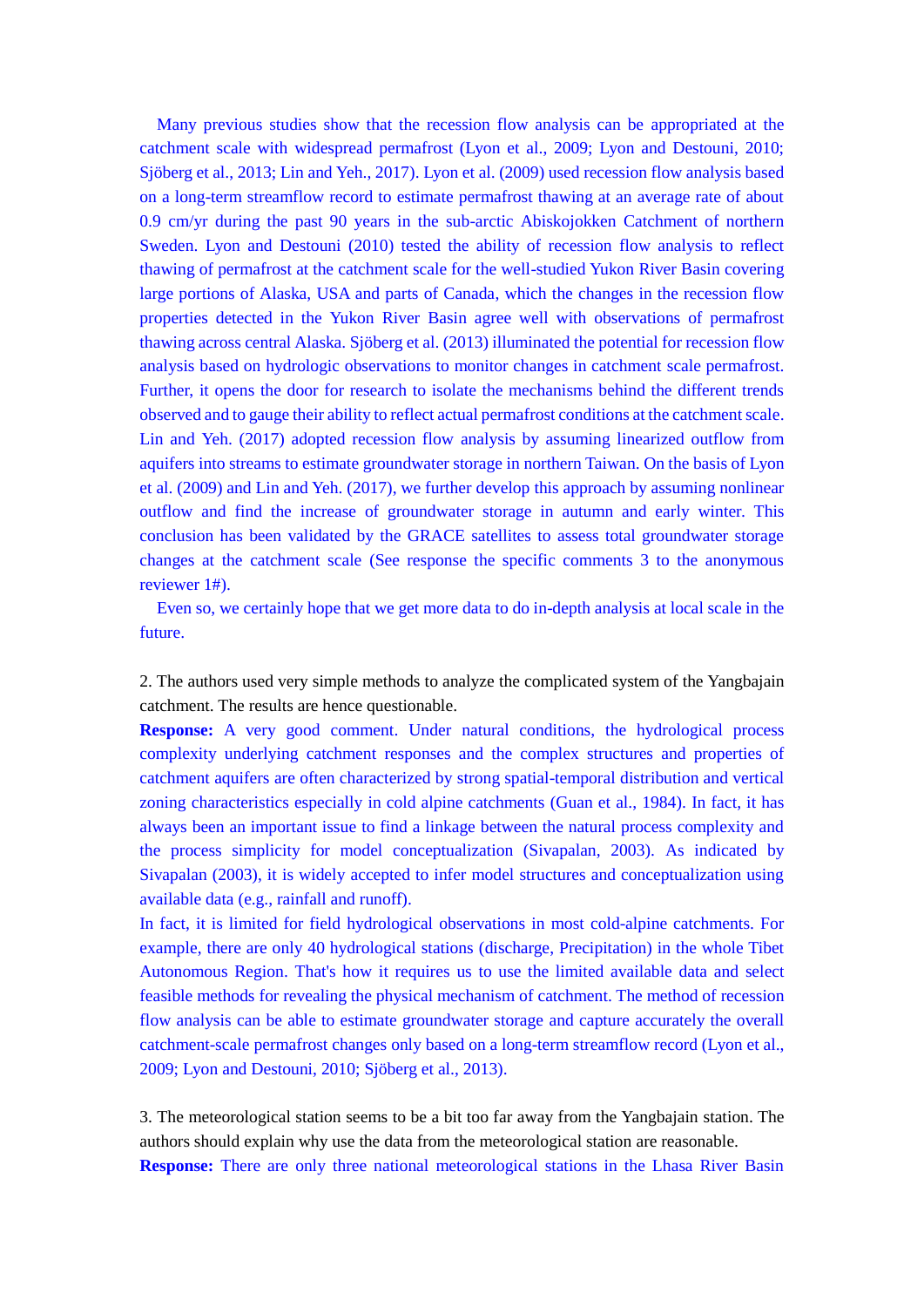(Damxung Station, Lhasa Station and Medro Gongkar Station). The monthly meteorological data at the Damxung station (4,289 m), which is about 69.2 km to Yangbajain station (Figure S1). We adopted the method of meteorological data extrapolation based on the limited meteorological data. Moreover, the method of meteorological data extrapolation by assuming a linear lapse rate has been successfully used in the Yangbajain Catchment by Prasch et al. (2013).

The specific steps of meteorological data extrapolation are as follows: according to the surface elevation zs (m) of the Damxung station and every grid cell surface elevation zgc (m) of the Yangbajain catchment with cell size of 1km×1km, the every grid cell air temperature Tgc ( $^{\circ}$ C) in the catchment is determined by extrapolating the air temperature Ts ( $^{\circ}$ C) of the Damxung station, assuming a linear lapse rate *r* (°C/100 m) by Equation. (S1)

$$
Tgc = Ts - \gamma (zgc - zs)
$$
 (S1)

In this study, the mean monthly lapse rate is set to  $0.44 \degree C/100$  m with elevation below 4,965 m and 0.78 °C/100 m with elevation above 4,965 m in the catchment (Wang et al., 2015). The air temperature  $T({}^{\circ}C)$  over the entire area is the mean grid cell air temperature Tgc  $({}^{\circ}C)$  in the catchment.

4. For the equations in the manuscript, if the equation is not derived by the authors, then reference(s) should be added.

**Response:** Thanks for your nice suggestions. We added the reference(s) for the equations. For examples, the revised sentences are follows as

"Mann (1945) and Kendall (1975) have documented that when  $n \ge 8$ , the mean of s is zero, the variance of s is proposed by the equation (3)",

"Substitution of equation (8) in equation (9) yields (Brutsaert and Nieber, 1977)" and "The parameters of K and m in equation (8) can be expressed by a and b, where  $K=1/[a(2-b)]$  and *m*=2-*b* (Gao et al., 2017)."

5. In Line 249, the authors stated that "during a period without precipitation and evapotranspiration...". Is this assumption reasonable? A period without precipitation may be reasonable but without evapotranspiration is not. The authors did not add references here or provide an explanation.

**Response:** Sorry for the misleading expression in the manuscript. Actually, we mean that evapotranspiration is weak and can be neglected during autumn and winter. And we added the references. In our paper, "the active groundwater storage" is defined as the deep storage that controls streamflow dynamics assuming that streamflow during rainless periods is a function of catchment storage drainage (see Mobile storage also in Staudinger et al., 2017). Since October, the monthly mean air temperature is below  $0^{\circ}$ C (Figure S1), evaporation is weak and the vegetation is dead especially in winter (Figure S2a). The reference evapotranspiration is simply assumed to be 0 mm when the monthly air temperature is less than or equal to  $0^{\circ}C$  (Gao et al., 2007). During autumn and winter, seasonally frozen soil in the catchment (Figure S2b) servers as an impermeable barrier to the deep evaporation, under which evaporation can be ignored.

The revised sentences are followed as "During a period when precipitation and evaporation can be ignored, the flow in a stream can be assumed to depend solely on the groundwater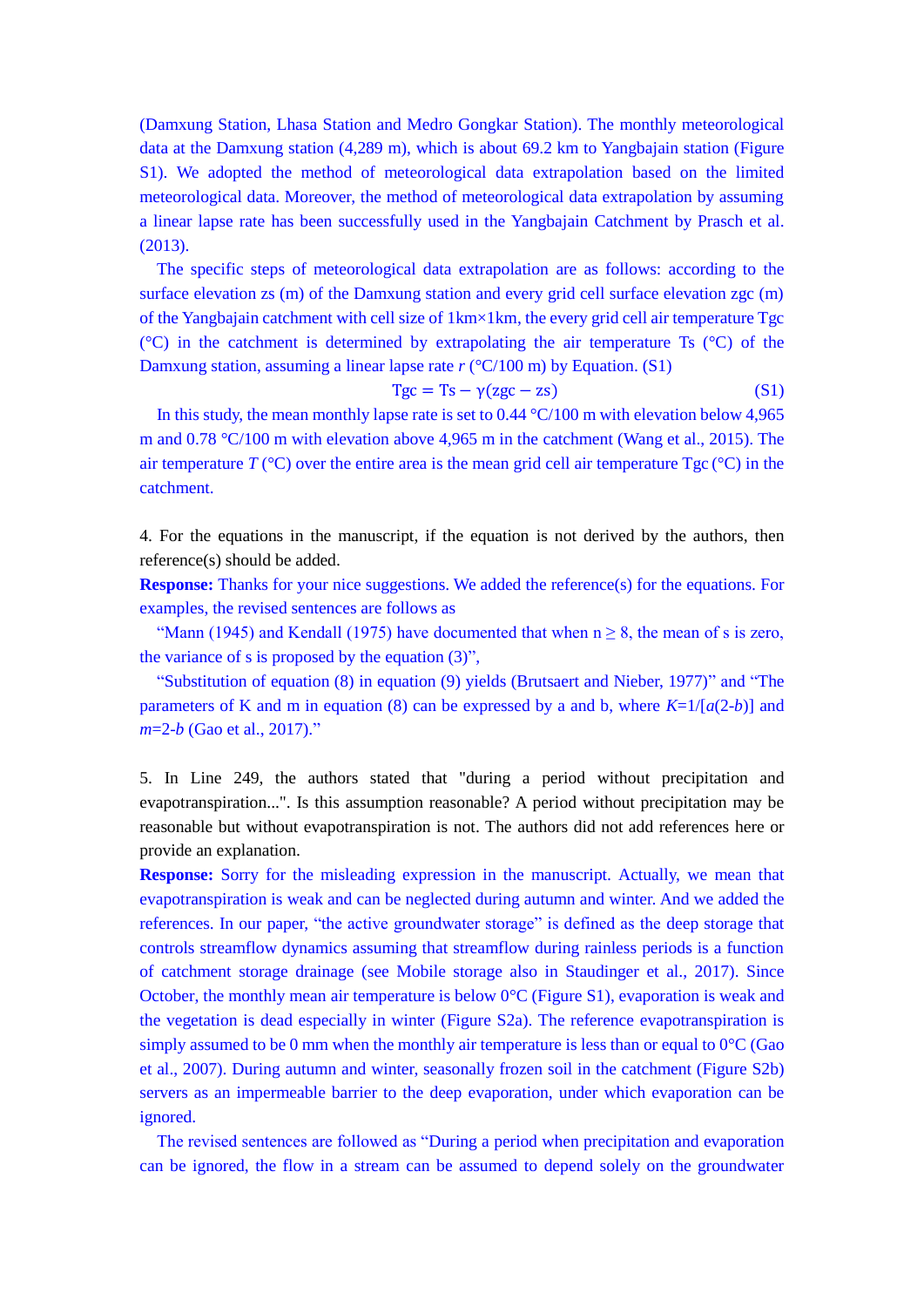

storage from the upstream aquifers (Brutsaert, 2008; Lin and Yeh, 2017)."





(a) vegeration

Figure S2. The landscape in autumn and winter in the Yangbajain Catchment (Photographed in winter of 2018).

6. The authors stated that the conclusion on streamflow increase (Lines 291-293) is in consistence with Prasch et al. (2013). The manuscript by the authors seems similar to Prasch et al. (2013). Please clarify the differences between the manuscript and the paper by Prasch et al. (2013).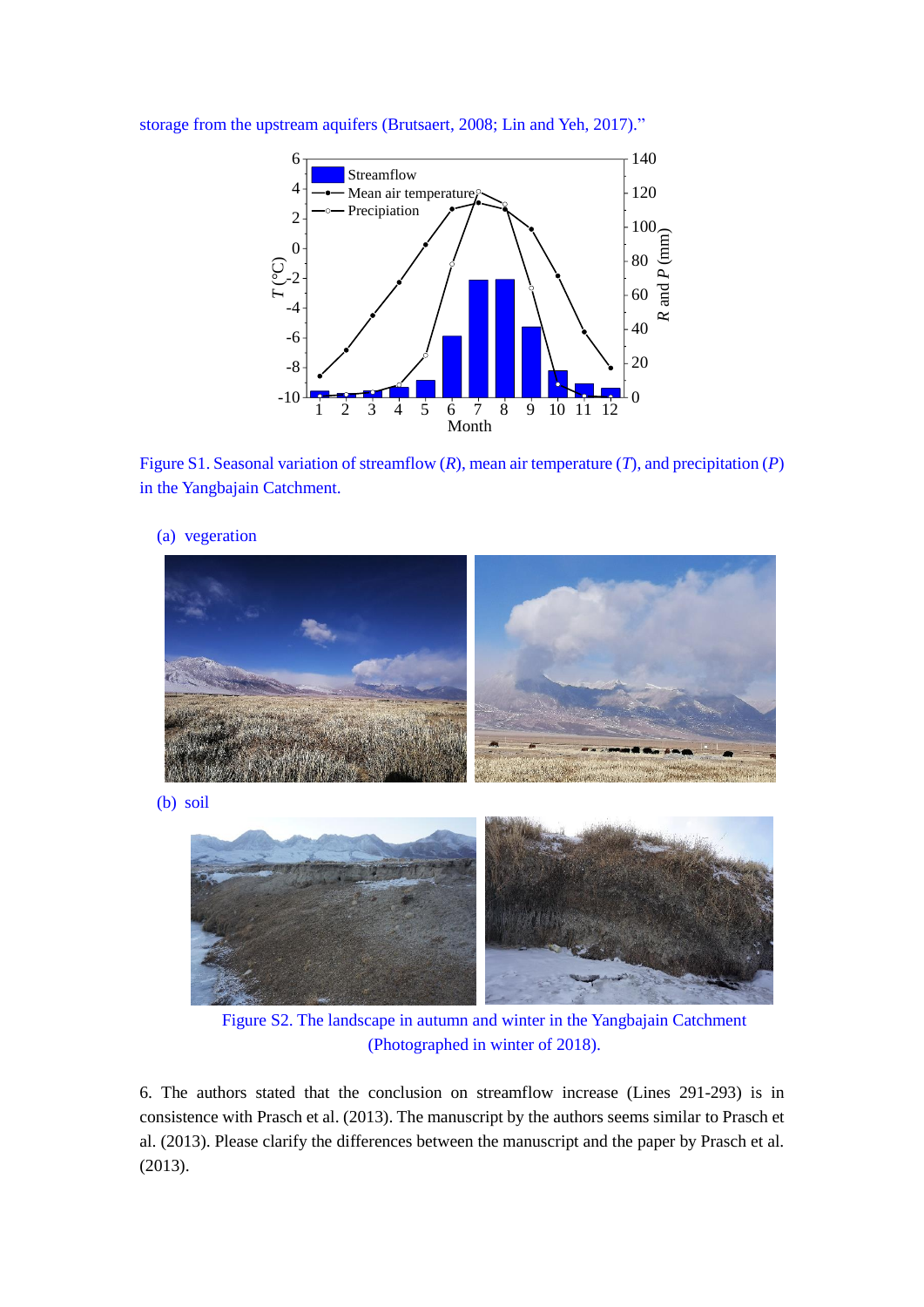**Response:** Prasch et al. (2013) present a model-based analysis to assess the changes of river runoff and ice-melt contribution to river runoff under past and future climatic conditions for the Lhasa River Basin, which focus on how the river runoff changes in the past and future.

We use available data based on several combined methods not only to analysis the changes of streamflow and the two streamflow components (base flow and quick flow) and they are only the results of climate changes. But also we hope to explore how the streamflow as well as the base flow have been changed under the warming climate.

The interesting findings include that: (1) we found the increase of streamflow is attributed to the accelerated glacier retreat due to increased air temperature; (2) Moreover, through recession flow analysis, the increase of active groundwater storage in autumn and early winter can explain why baseflow volume increases.

## **Minor comments:**

1. The authors used "runoff" and "streamflow" simultaneously in the manuscript. Are they means the same thing?

**Response:** The "runoff" and "streamflow" means the same thing. It is more suitable to say streamflow in the paper. All "runoff" have been replaced by "streamflow" in lines and figures.

2. Lines 23-24: Delete this sentence. Such kind of information can be put into the "Study area" section.

**Response:** We deleted the sentence "The catchment is characterized by...".

3. Line 38: What is the "mm0.79d-0.21" mean?

**Response:** Sorry for the error unit in the manuscript. It should be  $\text{[mm}^{0.79}\text{d}^{0.21}$ ]. This is the unit of recession coefficient *K*. We assume nonlinearized outflow from aquifers into streams (i.e.  $b\neq 1$ ). The fitted slope *b* is equal to 1.79 through the non-linear least square fit of equation 10 for all data points of -*dy*/*dt* versus *y* in log-log space during the period 1979-2013. The parameters of *K* and *m* in equation 8 can be expressed by *a* and *b*, where *K*=1/[*a*(2-*b*)] and *m*=2 *b*. The parameter *m* is equal to 0.21. The units of change in streamflow (-*dy*/*dt*) and streamflow

(*y*) are [mm/d<sup>2</sup>] and [mm/d]. According to the empirical power-law form $-\frac{dy}{dt}$  $\frac{dy}{dt} = ay^b$ , the unit of recession intercept *a* is [mm<sup>-0.79</sup>d<sup>-0.21</sup>]. According to  $K=1/[a(2-b)]$  ,the unit of recession

coefficient *K* is  $\text{[mm}^{0.79}\text{d}^{0.21}\text{]}$ .

4. Line 216: Is this equation belongs to the MK test or derived by the authors for this study specifically? Why the number on the denominator is 18?

**Response:** This equation belongs to the MK test. Mann (1945) and Kendall (1975) have documented that when  $n \geq 8$ , the statistic *S* is approximately normally distributed with the mean and the variance as follows:

$$
E(S) = 0
$$
  
Var(S) = 
$$
\frac{n(n-1)(2n+5) - \sum_{t} t(t-1)(2t+5)}{18}
$$

where  $n$  is the sequence length,  $t$  is the extent of any given tie and represents the sum over all ties.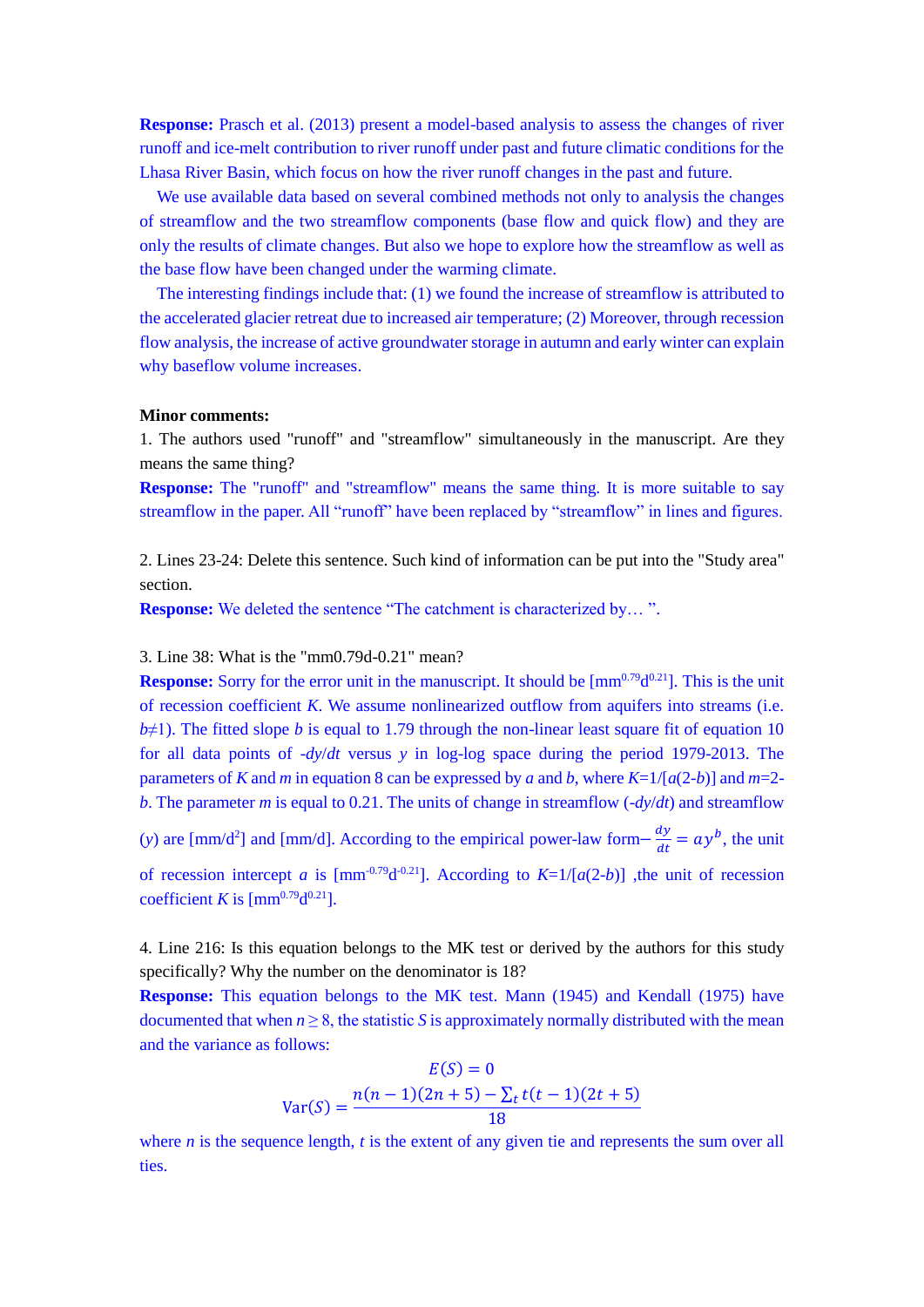Detailed details of the process can be found in the references (Mann, 1945; Kendall, 1975).

5. Line 212: This is not a new paragraph. **Response:** It was corrected accordingly. We deleted the blank space before the paragraph.

6. Line 220: This is not a new paragraph and "When" should be "when". **Response:** It was corrected accordingly. We deleted the blank space before the paragraph.

7. Lines 234, 244, 255: This is not a new paragraph. **Response:** It was corrected accordingly. We deleted the blank space before the paragraph.

8. Line 238: The authors stated that the recession flow analysis is widely used, however, only one reference was cited in Line 239. Add more references here.

**Response:** It was corrected accordingly. We added more references in this sentence as "The method of recession flow analysis is widely used to investigate the baseflow recession characteristics and the storage discharge relationship of catchments (Lyon et al., 2009; Lyon and Destouni, 2010; Sjöberg et al., 2013; Lin and Yeh., 2017; Gao et al., 2017)."

9. Line 267: Why a threshold of 0.02 mm/day? Is there any physical background or any derivations of this value?

**Response:** The critical precision threshold Δycrit of 0.02 mm/day is used to correct the low value of streamflow data. If the critical precision threshold Δycrit is not added, a large number of low value of streamflow data with observation errors would be contained. Thus, according to plots of -dQ/dt versus Q in log-log space in the Yangbajain Catchment, a threshold Δycrit is selected subjectively to eliminate the impact of low value of streamflow data. The magnitude of this value has little influence on the result of recession flow analysis.

10. Lines 291-293: The authors attributed the increase in streamflow to accelerated glacier retreat. Is there any contribution of permafrost degradation in the area due to increased air temperature?

**Response:** According to the new map of permafrost distribution on the Tibetan Plateau (Zou et al., 2017), the coverages of permafrost and seasonally frozen ground in Lhasa, Pangdo and Tangga sub-catchments are comparable to that in the Yangbajain Catchment; but the coverage of glaciers in the three catchments is far lower than that in the Yangbajain Catchment according to the First Chinese Glacier Inventory (Mi et al., 2002) (Figure S3, Table S1).

The MK test showed that, in all the four catchments, the annual mean air temperature had significant increases at the 1% significance level (Figure S4) while the annual precipitation showed non-significant trends (Table S2). The annual streamflow of the Lhasa, Pangdo and Tangga Catchments all had non-significant trends, while the annual streamflow of Yangbajain Catchment showed an increasing trend at the 5% significance level with a mean rate of about 12.30 mm/10a during the period (Figure S5).

Ye et al. (1999) also stated that when glacier coverage is greater than 5%, glacier contribution to streamflow starts to show up. This indicates that, in the Yangbajain Catchment, the increased streamflow is mainly fed by glacier meltwater rather than frozen ground degradation.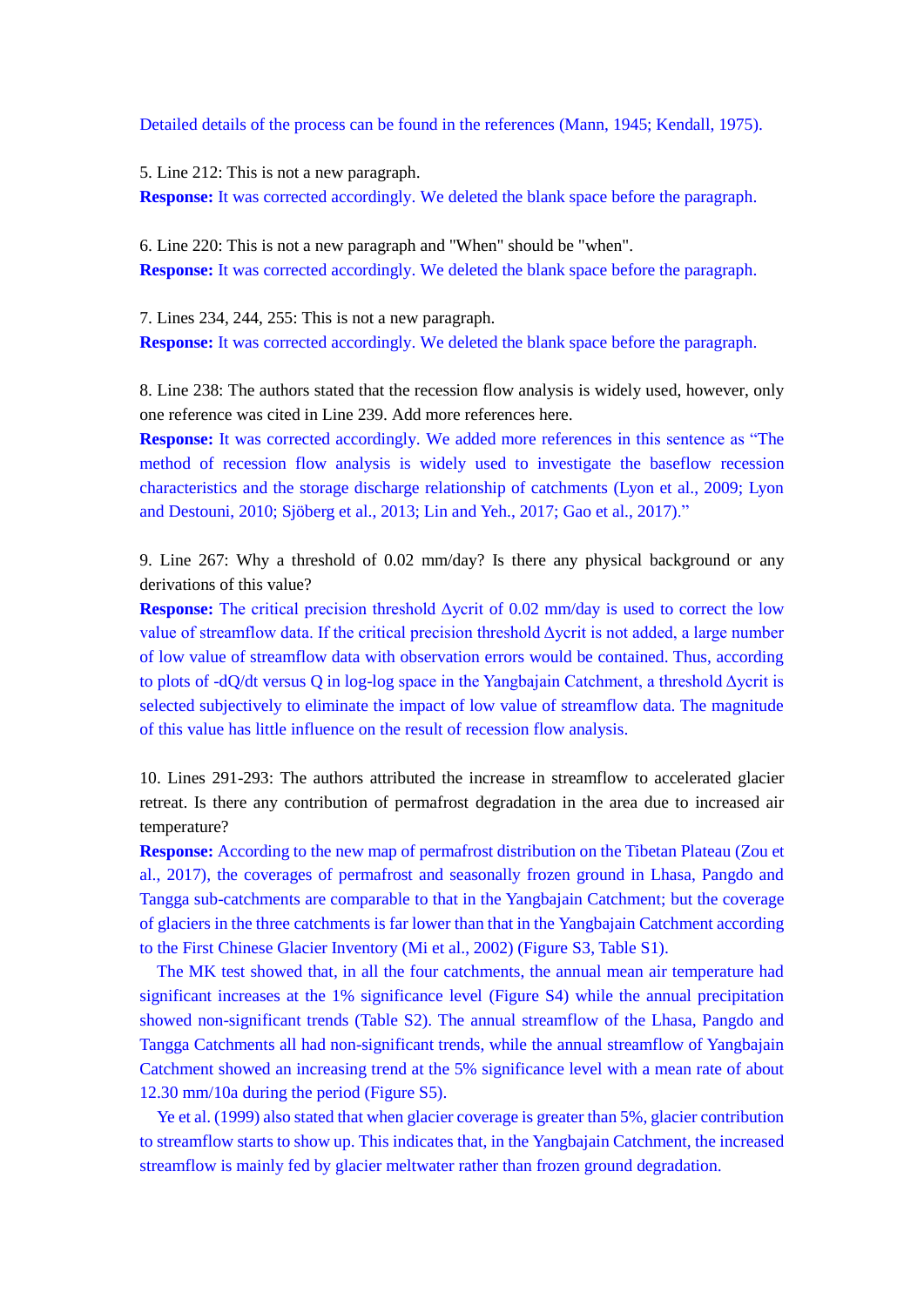

Figure S3. The distribution of glaciers and frozen ground in the Lhasa River Basin.

| Table S1. The coverage of glaciers and frozen ground in four sub-catchments |  |
|-----------------------------------------------------------------------------|--|
| of the Lhasa River Basin                                                    |  |

|                 | Area $(km2)$ | Coverage $(\% )$ |            |                          |  |  |
|-----------------|--------------|------------------|------------|--------------------------|--|--|
| <b>Stations</b> |              | <b>Glaciers</b>  | Permafrost | Seasonally frozen ground |  |  |
| Lhasa           | 26233        | 1.3              | 37         | 63                       |  |  |
| Pangdo          | 16425        | 2.1              | 50         | 50                       |  |  |
| Tangga          | 20152        | 1.7              | 47         | 53                       |  |  |
| Yangbajain      | 2645         | 12.0             | 36         | 64                       |  |  |

Table S2. Mann-Kendall trend test with trend-free pre-whitening of annual mean air temperature (°C), precipitation (mm) and streamflow (mm) in four catchments of the Lhasa

| <b>River Basin</b> |                 |                |               |                |                   |                |  |  |  |
|--------------------|-----------------|----------------|---------------|----------------|-------------------|----------------|--|--|--|
|                    | Air temperature |                | Precipitation |                | <b>Streamflow</b> |                |  |  |  |
|                    | $Z_C$           | $\beta$ (°C/a) | $Z_C$         | $\beta$ (mm/a) | $Z_C$             | $\beta$ (mm/a) |  |  |  |
| Lhasa              | $6.07**$        | 0.028          | 1.16          | 1.581          | 1.09              | 1.420          |  |  |  |
| Pangdo             | $6.19**$        | 0.026          | 0.89          | 1.435          | 0.30              | 0.223          |  |  |  |
| Tangga             | $7.35**$        | 0.021          | 1.48          | 2.005          | $-0.62$           | $-0.531$       |  |  |  |
| Yangbajain         | $4.48**$        | 0.028          | 1.28          | 2.541          | $2.07*$           | 1.230          |  |  |  |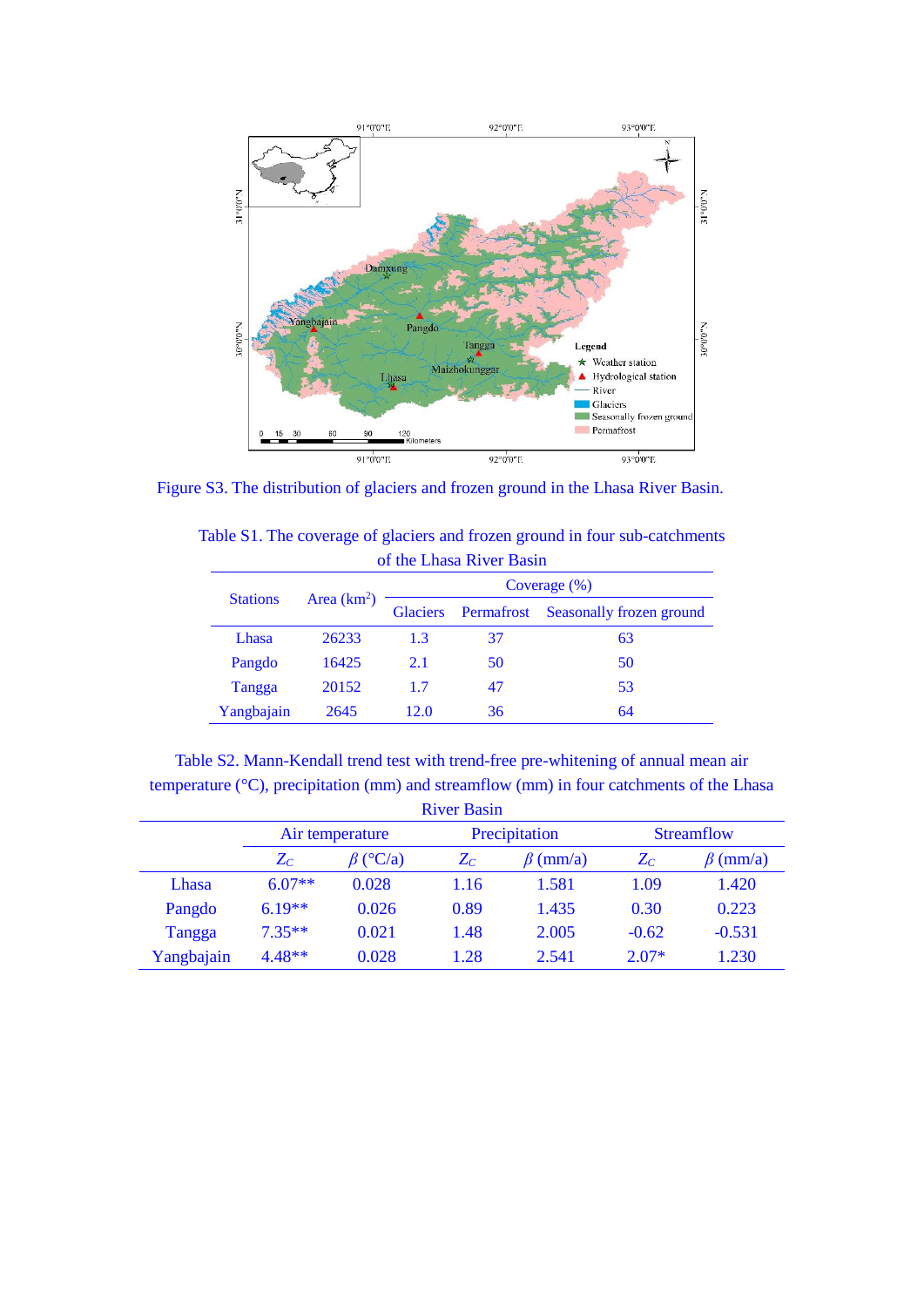

Figure S4. Variations of annual mean air temperature in four catchments of the Lhasa River Basin (a: Lhasa; b: Pangdo; c: Tangga; d: Yangbajain).



Figure S5. Variations of annual streamflow in four catchments of the Lhasa River Basin (a: Lhasa; b: Pangdo; c: Tangga; d: Yangbajain).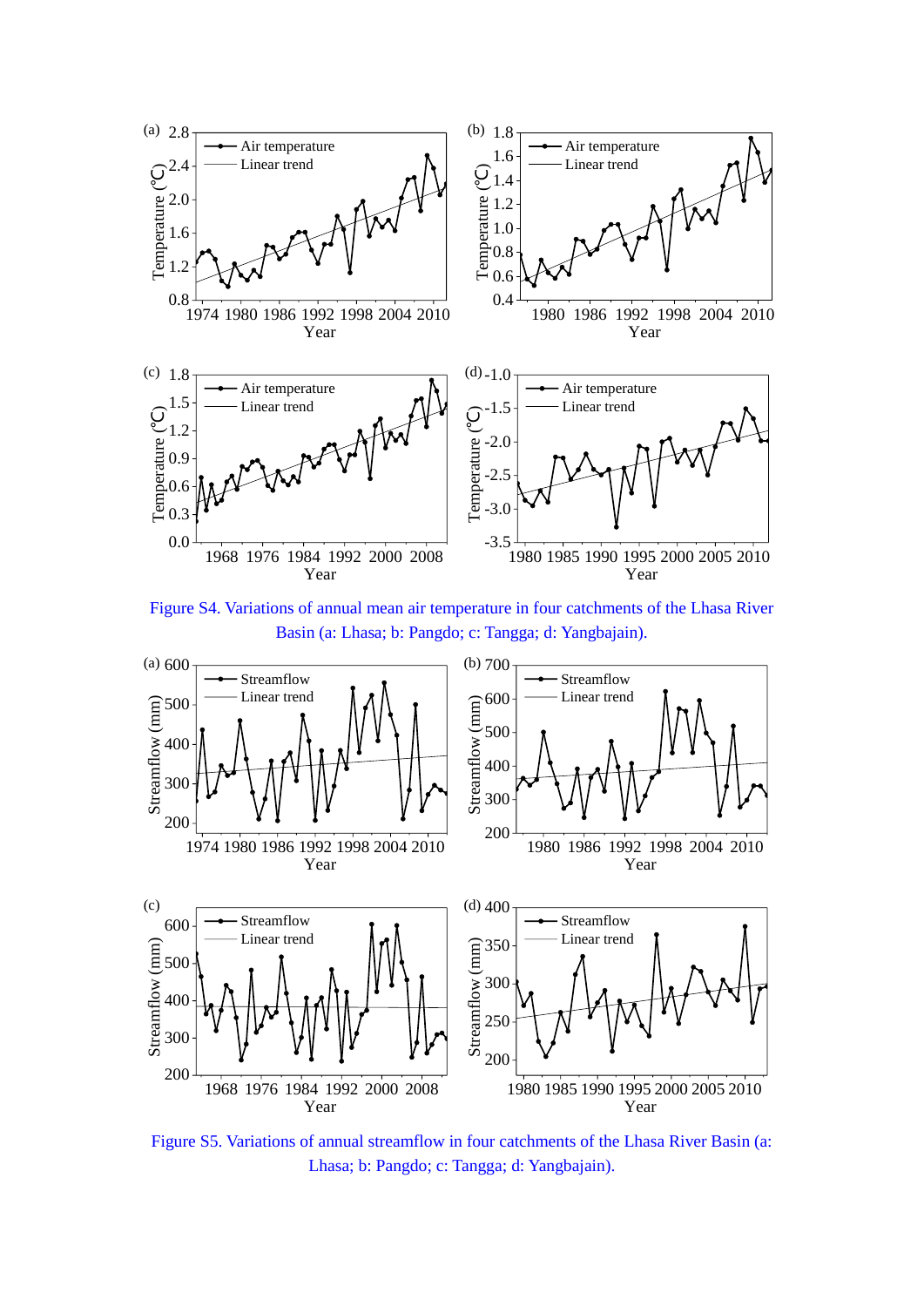11. Lines 358-359: Same to Line 38, what are these units mean? **Response:** See the response for Minor comments 3.

## **References:**

- Brutsaert, W., and Nieber, J. L.: Regionalized drought flow hydrographs from a mature glaciated plateau, Water Resources Research, 13(3), 637-643, 1977.
- Brutsaert, W.: Hydrology: An Introduction. Cambridge University Press, New York, USA, 2005.
- Brutsaert, W.: Long-term groundwater storage trends estimated from streamflow records: Climatic perspective, Water Resources Research, 44(2), 114-125, doi:10.1029/2007WR006518, 2008.
- Cuo, L., Zhang, Y. X., Zhu, F. X., and Liang, L. Q.: Characteristics and changes of streamflow on the Tibetan Plateau: A review, Journal of Hydrology Regional Studies, 2, 49-68, doi:10.1016/j.ejrh.2014.08.004, 2014.
- Cuo, L., Zhang, Y., Bohn, T.J., et al.: Frozen soil degradation and its effects on surface hydrology in the northern Tibetan Plateau, Journal of Geophysical Research: Atmospheres, 120(16), 8276-8298, 2015.
- Gao, M., Chen, X., Liu, J., Zhang, Z., and Cheng, Q.: Using two parallel linear reservoirs to express multiple relations of power-law recession curves, Journal of Hydrologic Engineering, 04017013, doi:10.1061/(ASCE)HE.1943-5584.0001518, 2017.
- Gao, G., D. Chen, C. Y. Xu, and E. Simelton.: Trend of estimated actual evapotranspiration over China during 1960–2002, J. Geophys. Res., 112, D11120, doi:10.1029/2006JD008010, 2007.
- Guan, Z., Chen, C., and Ou, Y.: Rivers and Lakes in Tibet, Beijing, Science Press, pp238, 1984 (In Chinese).
- Hall, F. R.: Base-flow recessions: A review, Water Resour. Res., 4, 973-983, 1968.
- Kendall, M. G.: Rank Correlation Methods, 4th ed, Charles Griffin, London, pp. 196, 1975.
- Lin, K. T., and Yeh, H. F.: Baseflow recession characterization and groundwater storage trends in northern Taiwan, Hydrology Research, 48(6), 1745-1756, 2017.
- Li, S. and Cheng, G.: Map of Frozen Ground on Qinghai-Xizang Plateau, Gansu Culture Press, Lanzhou, 1996.
- Lyon, S. W., and Destouni, G.: Changes in catchment-scale recession flow properties in response to permafrost thawing in the Yukon River basin, International Journal of Climatology, 30(14), 2138-2145, doi:10.1002/joc.1993, 2010.
- Lyon, S. W., Destouni, G., Giesler, R., Humborg, C., Mörth, M., and Seibert, J., et al.: Estimation of permafrost thawing rates in a sub-arctic catchment using recession flow analysis, Hydrology and Earth System Sciences Discussions, 13(5), 595-604, 2009.
- Mann, H.: Non-parametric test against trend, Econometrica, 13, 245-259, 1945.
- Mi, D. S., Xie, Z. C., and Luo, X. R.: Glacier Inventory of China (volume XI: Ganga River drainage basin and volume XII: Indus River drainage basin). Xi'an Cartographic Publishing House, Xi'an, pp. 292-317 (In Chinese), 2002.
- Prasch, M., Mauser, W., and Weber, M.: Quantifying present and future glacier melt-water contribution to runoff in a central Himalayan river basin, Cryosphere, 7(3), 889-904, doi:10.5194/tc-7-889-2013, 2013.
- Rupp, D. E., Selker, J. S.: On the use of the Boussinesq equation for interpreting recession